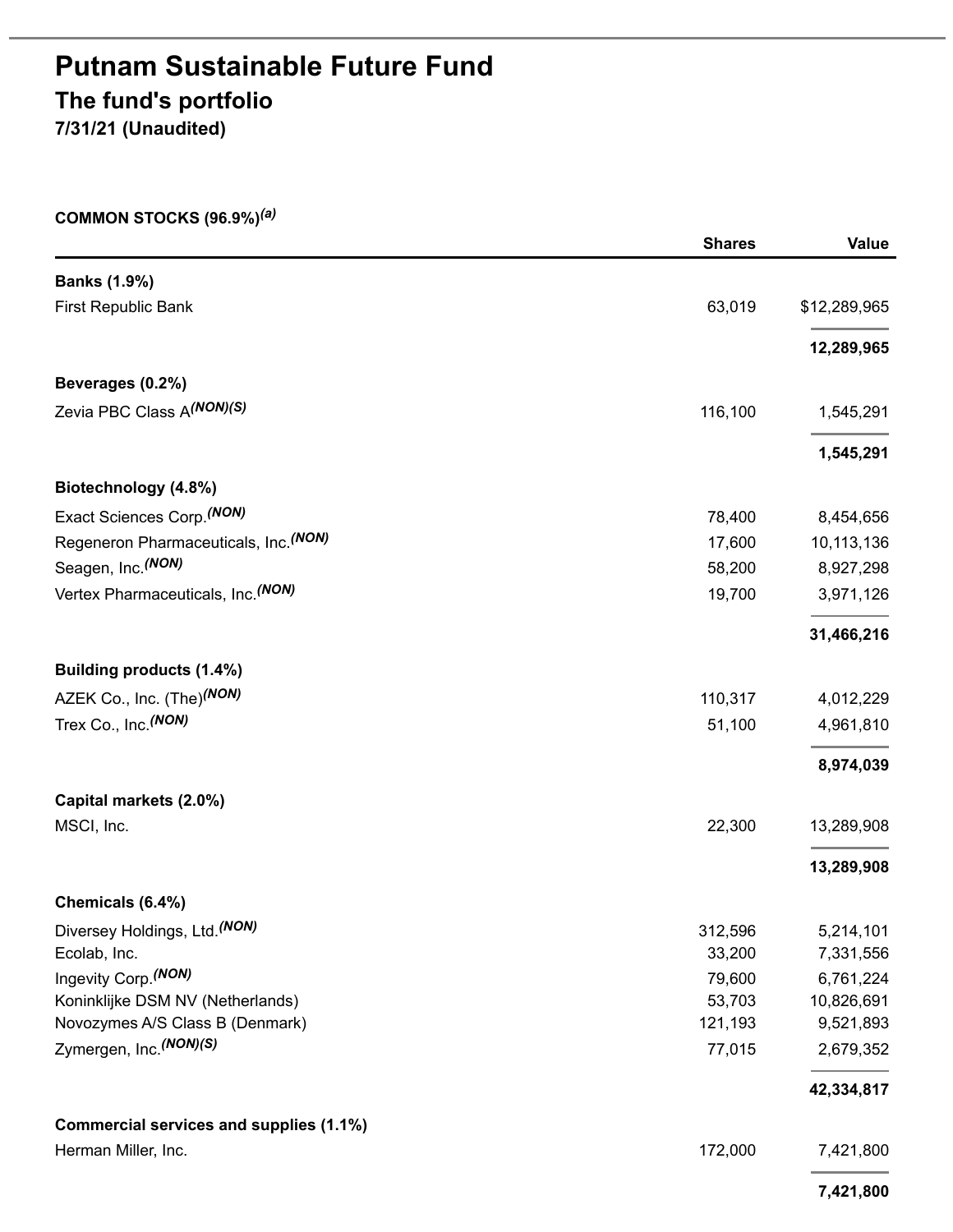| Containers and packaging (1.5%)                                                   |         |              |
|-----------------------------------------------------------------------------------|---------|--------------|
| Ball Corp.                                                                        | 121,300 | 9,810,744    |
|                                                                                   |         | 9,810,744    |
| Diversified consumer services (1.6%)                                              |         |              |
| Chegg, Inc. (NON)                                                                 | 91,100  | 8,074,193    |
| WW International, Inc. <sup>(NON)</sup>                                           | 84,700  | 2,603,678    |
|                                                                                   |         | 10,677,871   |
| Diversified financial services (2.9%)                                             |         |              |
| Atlas Crest Investment Corp. (acquired 2/10/21, cost                              |         |              |
| \$2,777,440) (Private) <sup>(NON)</sup> (F)(P1)(RES)                              | 277,744 | 2,482,198    |
| Eurazeo SA (France)                                                               | 103,784 | 10,058,391   |
| Soaring Eagle (acquired 5/11/21, cost \$5,609,390) (Private)<br>(NON)(F)(P1)(RES) | 560,939 | 4,982,821    |
| Soaring Eagle Acquisition Corp. Class A(NON)(S)                                   | 151,200 | 1,492,344    |
|                                                                                   |         | 19,015,754   |
|                                                                                   |         |              |
| Diversified telecommunication services (1.0%)                                     |         |              |
| Liberty Global PLC Class C (United Kingdom) <sup>(NON)</sup>                      | 235,400 | 6,322,844    |
|                                                                                   |         | 6,322,844    |
| Electric utilities (1.3%)                                                         |         |              |
| NextEra Energy, Inc.                                                              | 111,100 | 8,654,690    |
|                                                                                   |         | 8,654,690    |
| Electrical equipment (2.2%)                                                       |         |              |
| Sunrun, Inc. (NON)(S)                                                             | 276,457 | 14,643,927   |
|                                                                                   |         | 14,643,927   |
| Electronic equipment, instruments, and components (2.9%)                          |         |              |
| Trimble Inc. (NON)                                                                | 135,900 | 11,619,450   |
| Zebra Technologies Corp. Class A(NON)                                             | 13,500  | 7,458,480    |
|                                                                                   |         |              |
|                                                                                   |         | 19,077,930   |
| Food products (2.9%)                                                              |         |              |
| Laird Superfood, Inc. (NON)(S)                                                    | 159,336 | 4,445,474    |
| McCormick & Co., Inc. (non-voting shares)                                         | 96,900  | 8,156,073    |
| Nomad Foods, Ltd. (United Kingdom) <sup>(NON)</sup>                               | 243,400 | 6,357,608    |
|                                                                                   |         | 18,959,155   |
| Health-care equipment and supplies (15.8%)                                        |         |              |
| Cooper Cos., Inc. (The)                                                           | 26,400  | 11, 134, 728 |
| Danaher Corp.                                                                     | 79,100  | 23,531,463   |
| DexCom, Inc. (NON)                                                                | 17,800  | 9,176,078    |
| Edwards Lifesciences Corp. (NON)                                                  | 127,800 | 14,348,106   |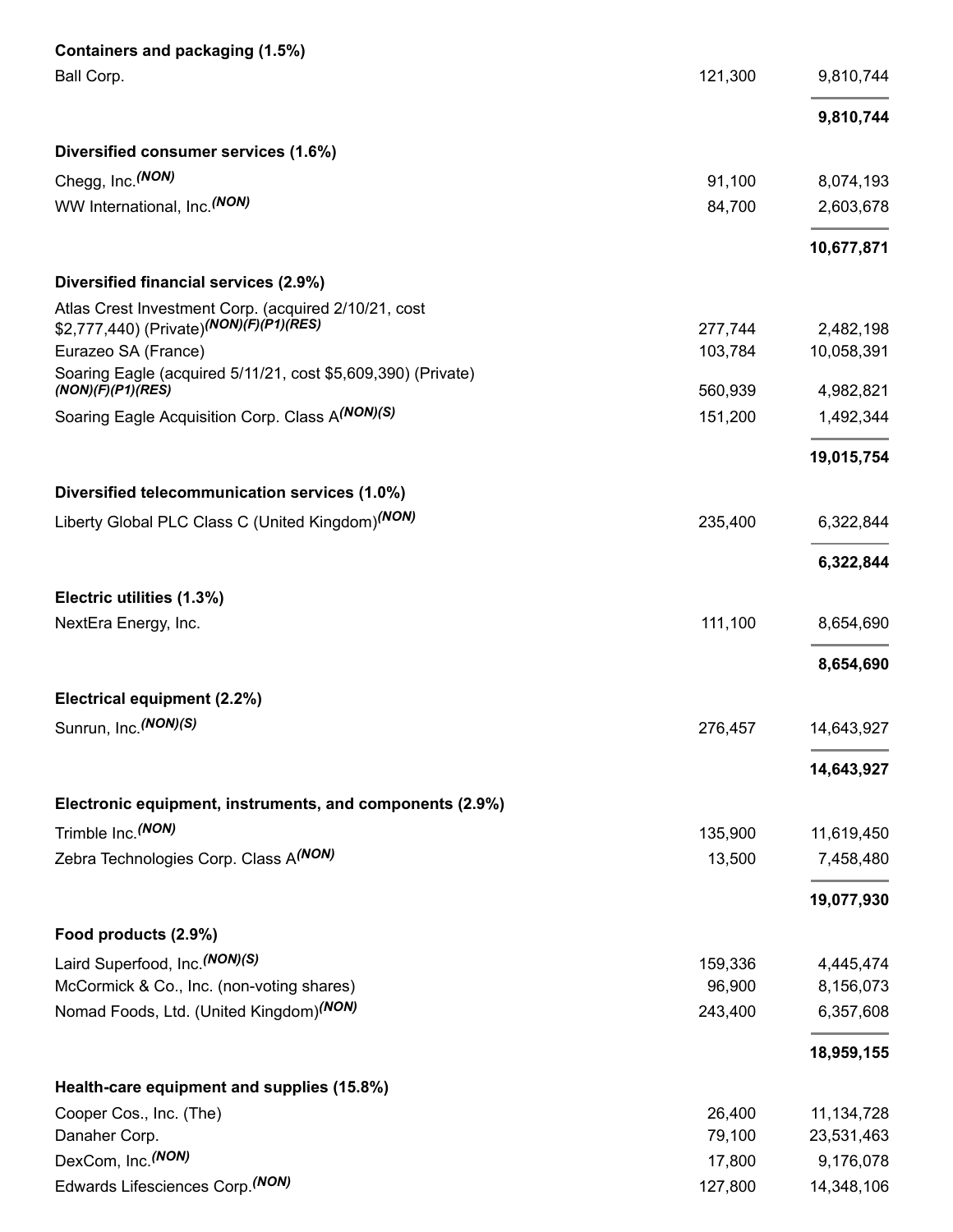|                                                                               |                 | 18,553,773              |
|-------------------------------------------------------------------------------|-----------------|-------------------------|
| Shopify, Inc. Class A (Canada) <sup>(NON)</sup>                               | 2,200           | 3,299,846               |
| Mastercard, Inc. Class A                                                      | 14,300          | 5,518,942               |
| GoDaddy, Inc. Class A(NON)                                                    | 116,100         | 9,734,985               |
| IT Services (2.8%)                                                            |                 | 16,621,048              |
| thredUp, Inc. Class A(NON)(S)                                                 | 220,181         | 5,253,519               |
| Stitch Fix, Inc. Class A(NON)(S)                                              | 61,400          | 3,310,688               |
| Etsy, Inc. (NON)                                                              | 31,000          | 5,688,810               |
| 1stDibs.com, Inc. (NON)(S)                                                    | 145,725         | 2,368,031               |
| Internet and direct marketing retail (2.5%)                                   |                 |                         |
|                                                                               |                 | 10,286,649              |
| Pinterest, Inc. Class A(NON)                                                  | 116,337         | 6,852,249               |
| Bumble, Inc. Class A(NON)(S)                                                  | 67,500          | 3,434,400               |
| Interactive media and services (1.6%)                                         |                 | 4,667,730               |
| Roper Technologies, Inc.                                                      | 9,500           | 4,667,730               |
| Industrial conglomerates (0.7%)                                               |                 |                         |
|                                                                               |                 | 21,681,456              |
| Vail Resorts, Inc. (NON)                                                      | 8,900<br>16,700 | 16,584,616<br>5,096,840 |
| Hotels, restaurants, and leisure (3.3%)<br>Chipotle Mexican Grill, Inc. (NON) |                 |                         |
|                                                                               |                 | 13,487,275              |
| Teladoc Health, Inc. (NON)(S)                                                 | 64,174          | 9,526,630               |
| Health-care technology (2.1%)<br>GoodRx Holdings, Inc. Class A(NON)(S)        | 123,500         | 3,960,645               |
|                                                                               |                 | 7,364,709               |
| HealthEquity, Inc. (NON)(S)                                                   | 99,550          | 7,364,709               |
| Health-care providers and services (1.1%)                                     |                 | 103,930,542             |
| ResMed, Inc.                                                                  | 35,700          | 9,703,260               |
| Nevro Corp. (NON)                                                             | 42,900          | 6,649,500               |
| Mesa Laboratories, Inc.                                                       | 24,831          | 7,312,978               |
| Insulet Corp. (NON)(S)                                                        | 24,200          | 6,768,498               |
| IDEXX Laboratories, Inc. (NON)                                                | 13,500          | 9,160,155               |
| Hologic, Inc. (NON)                                                           | 81,900          | 6,145,776               |

**Life sciences tools and services (4.9%)**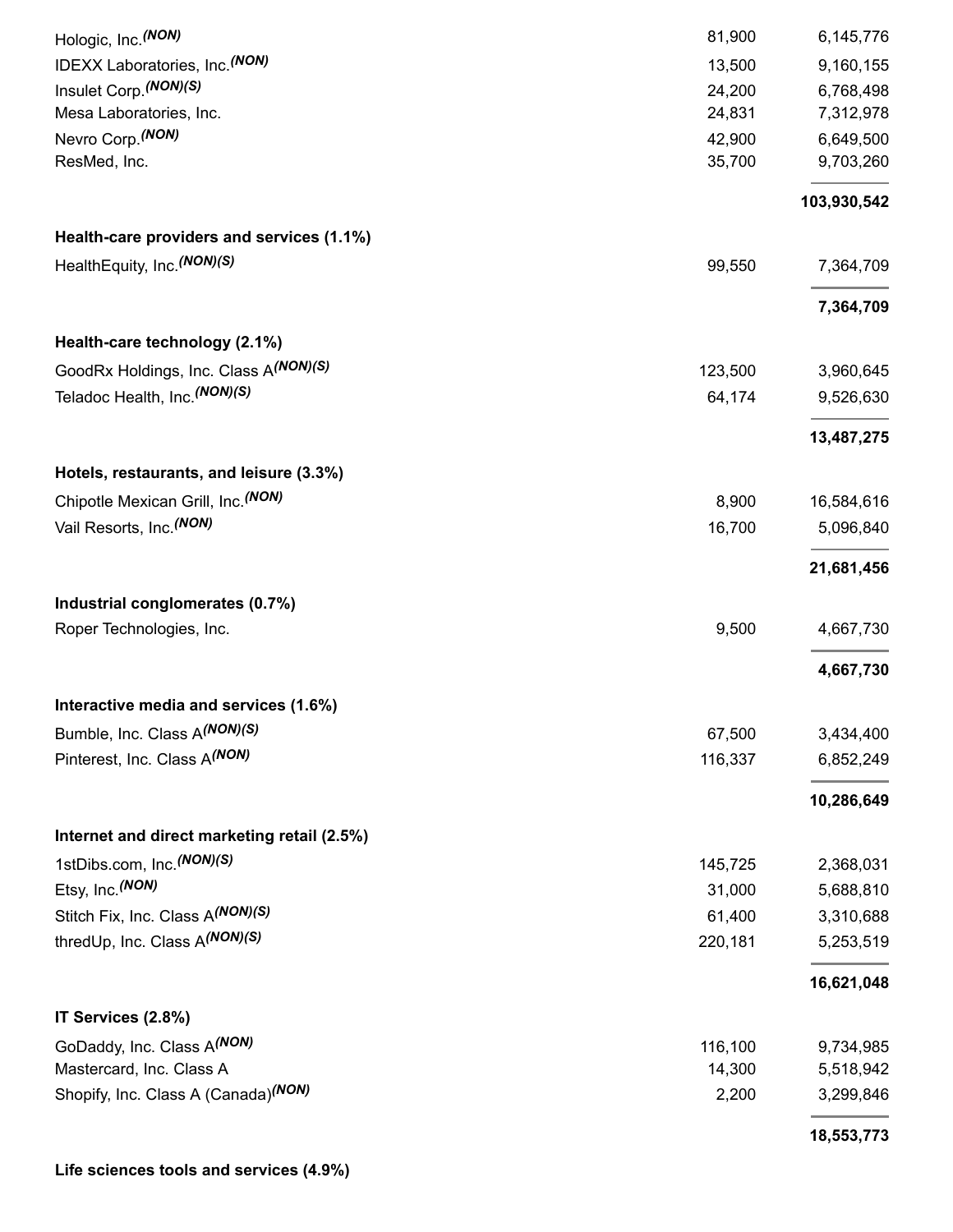| Absci Corp. (NON)(S)                                                                                                                    | 138,200 | 3,935,936   |
|-----------------------------------------------------------------------------------------------------------------------------------------|---------|-------------|
| Bio-Rad Laboratories, Inc. Class A(NON)                                                                                                 | 17,400  | 12,867,474  |
| Thermo Fisher Scientific, Inc.                                                                                                          | 28,000  | 15,120,280  |
|                                                                                                                                         |         | 31,923,690  |
| Mortgage real estate investment trusts (REITs) (1.4%)                                                                                   |         |             |
| Hannon Armstrong Sustainable Infrastructure Capital, Inc. <sup>(R)</sup>                                                                |         |             |
| (S)                                                                                                                                     | 159,800 | 9,076,640   |
|                                                                                                                                         |         | 9,076,640   |
| Pharmaceuticals (1.6%)                                                                                                                  |         |             |
| Zoetis, Inc.                                                                                                                            | 53,300  | 10,803,910  |
|                                                                                                                                         |         | 10,803,910  |
| Road and rail (0.5%)                                                                                                                    |         |             |
| Lyft, Inc. Class A(NON)                                                                                                                 | 57,300  | 3,169,836   |
|                                                                                                                                         |         | 3,169,836   |
| Semiconductors and semiconductor equipment (6.4%)                                                                                       |         |             |
| Applied Materials, Inc.                                                                                                                 | 111,900 | 15,658,167  |
| ASML Holding NV (NY Reg Shares) (Netherlands)                                                                                           | 13,900  | 10,657,686  |
| Cree, Inc. (NON)(S)                                                                                                                     | 52,800  | 4,897,728   |
| <b>NXP Semiconductors NV</b>                                                                                                            | 21,800  | 4,499,302   |
| ON Semiconductor Corp. (NON)                                                                                                            | 167,700 | 6,550,362   |
|                                                                                                                                         |         | 42,263,245  |
| Software (15.9%)                                                                                                                        |         |             |
| Adobe, Inc. (NON)                                                                                                                       | 33,600  | 20,886,768  |
| Ceridian HCM Holding, Inc. (NON)                                                                                                        | 62,600  | 6,159,840   |
| Crowdstrike Holdings, Inc. Class A(NON)                                                                                                 | 46,500  | 11,792,865  |
| DocuSign, Inc. (NON)                                                                                                                    | 47,500  | 14,156,900  |
| Dynatrace, Inc. (NON)                                                                                                                   | 240,027 | 15,330,524  |
| Everbridge, Inc. (NON)(S)                                                                                                               | 61,143  | 8,634,614   |
| Lightspeed POS, Inc. (Canada) <sup>(NON)</sup>                                                                                          | 127,100 | 10,883,370  |
| Nuance Communications, Inc. <sup>(NON)</sup>                                                                                            | 58,800  | 3,228,120   |
| RingCentral, Inc. Class A(NON)                                                                                                          | 26,601  | 7,109,649   |
| Verra Mobility Corp. (NON)(S)                                                                                                           | 419,000 | 6,414,890   |
|                                                                                                                                         |         | 104,597,540 |
| Specialty retail (0.5%)                                                                                                                 |         |             |
| Climate Change Crisis Real Impact I Acquisition Corp. Class<br>A (acquired 1/22/21, cost \$2,944,000) (Private) <sup>(NON)(F)(P2)</sup> |         |             |
| (RES)                                                                                                                                   | 294,400 | 3,322,598   |
|                                                                                                                                         |         | 3,322,598   |
| Textiles, apparel, and luxury goods (1.7%)                                                                                              |         |             |
| lululemon athletica, Inc. (Canada) <sup>(NON)</sup>                                                                                     | 28,445  | 11,382,836  |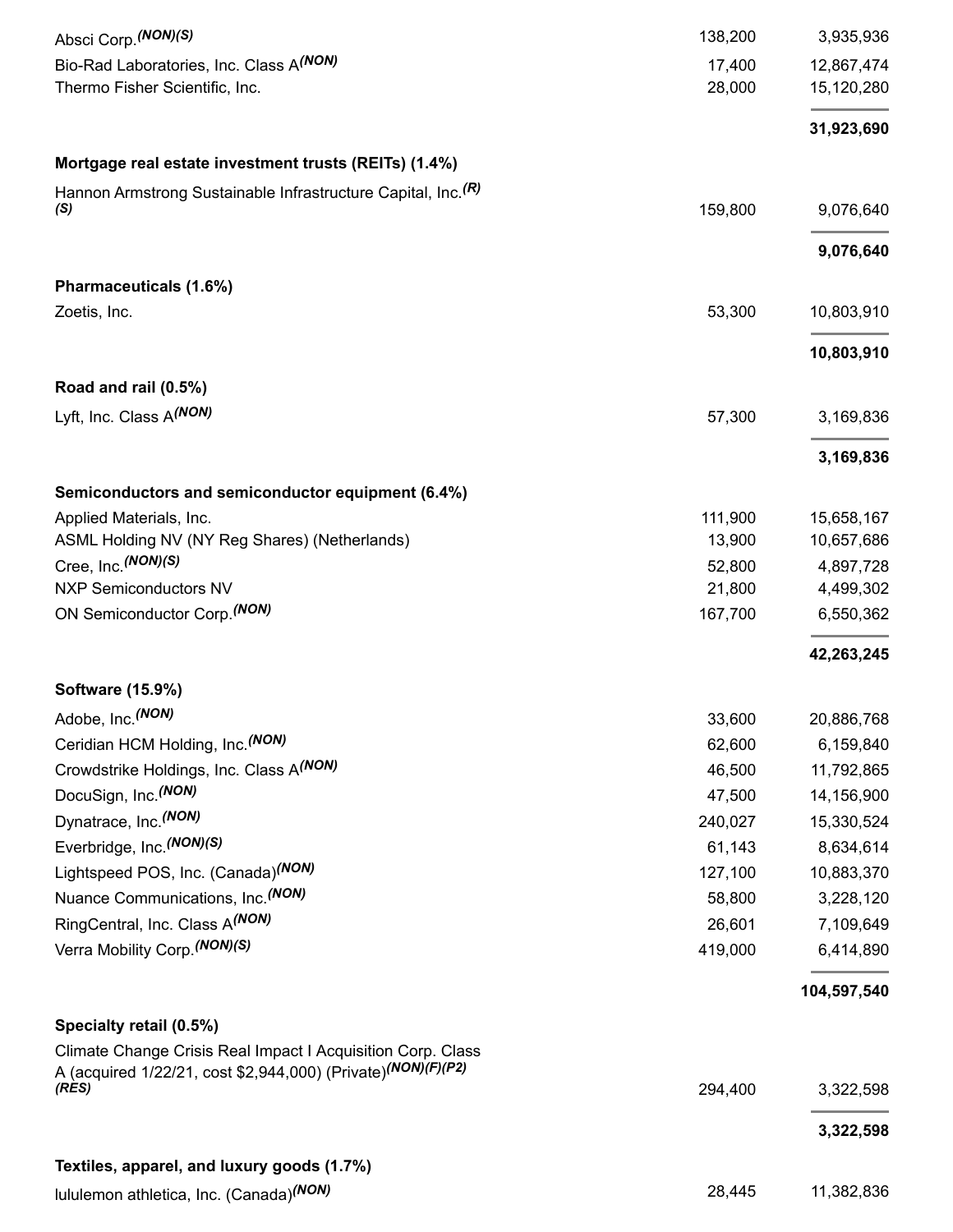### **U.S. TREASURY OBLIGATIONS (—%)** *(a)*

|                                                  | <b>Principal</b><br>amount | Value     |
|--------------------------------------------------|----------------------------|-----------|
| U.S. Treasury Notes 1.50%, $3/31/23^{(i)}$       | \$109.000                  | \$111.978 |
| Total U.S. treasury obligations (cost \$111,978) |                            | \$111,978 |

### **SHORT-TERM INVESTMENTS (12.1%)** *(a)*

|                                                       |               | <b>Principal</b><br>amount/<br>shares | Value         |
|-------------------------------------------------------|---------------|---------------------------------------|---------------|
| Putnam Cash Collateral Pool, LLC 0.09% (AFF)          | <b>Shares</b> | 53,406,082                            | \$53,406,082  |
| Putnam Short Term Investment Fund Class P 0.09% (AFF) | <b>Shares</b> | 26,300,585                            | 26,300,585    |
| U.S. Treasury Cash Management Bills 0.028%, 10/5/21   |               | \$200,000                             | 199,983       |
| Total short-term investments (cost \$79,906,657)      |               |                                       | \$79,906,650  |
| <b>TOTAL INVESTMENTS</b>                              |               |                                       |               |
| Total investments (cost \$460,353,421)                |               |                                       | \$717,637,056 |

**FORWARD CURRENCY CONTRACTS at 7/31/21 (aggregate face value \$10,751,653) (Unaudited)**

| Counterparty | Currencv | Contract<br>tvpe* | <b>Delivery</b><br>date | Value | Aggregate face<br>value | <b>Unrealized</b><br>appreciation/<br>(depreciation) |
|--------------|----------|-------------------|-------------------------|-------|-------------------------|------------------------------------------------------|
|              |          |                   |                         |       |                         |                                                      |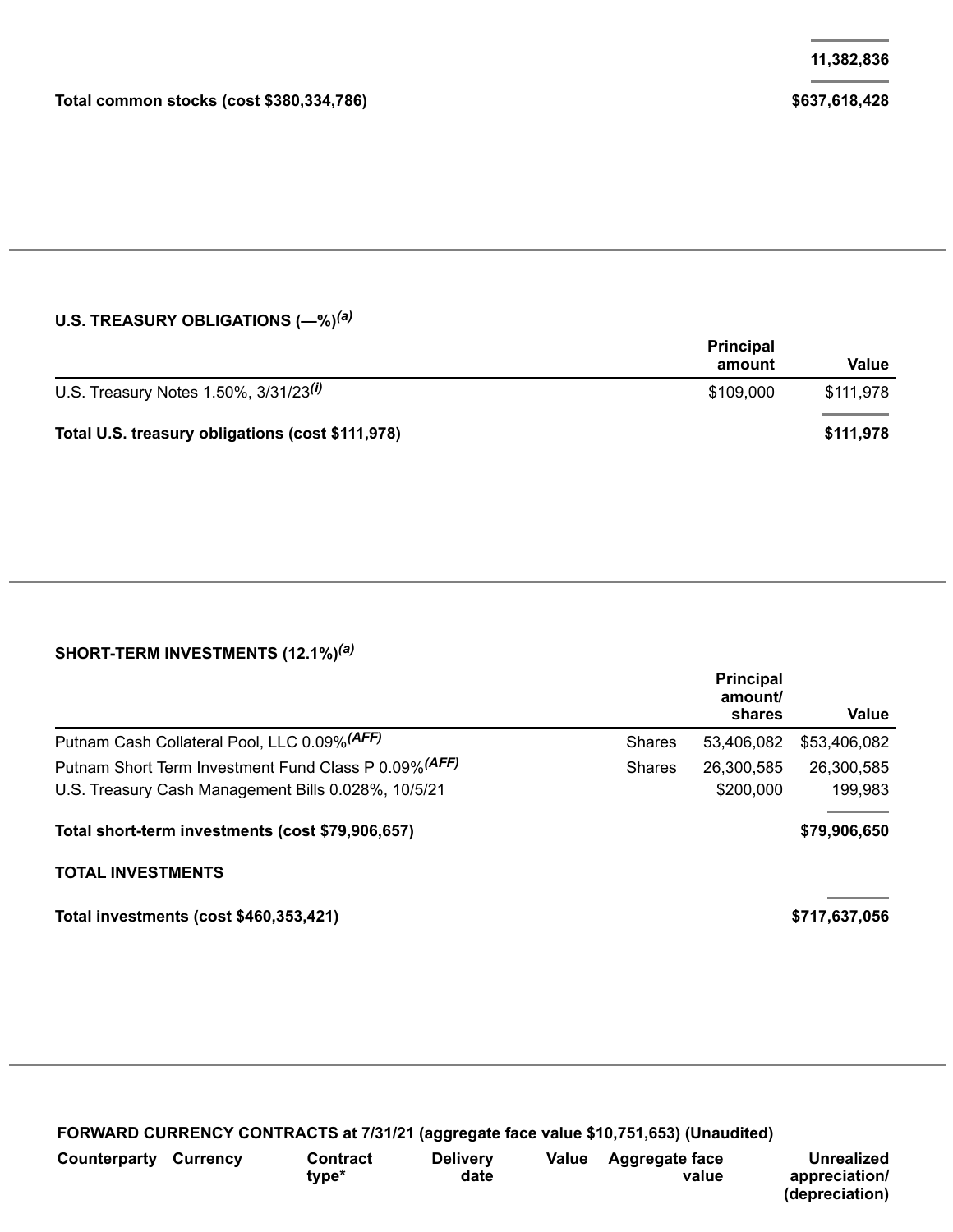| <b>Bank of America N.A.</b>    |                                                                    |                                                                               |         |             |             |           |  |
|--------------------------------|--------------------------------------------------------------------|-------------------------------------------------------------------------------|---------|-------------|-------------|-----------|--|
|                                | Euro                                                               | Sell                                                                          | 9/15/21 | \$4,088,413 | \$4,204,725 | \$116,312 |  |
| <b>Barclays Bank PLC</b>       | <b>British Pound</b>                                               | Sell                                                                          | 9/15/21 | 2,196,155   | 2,235,107   | 38,952    |  |
|                                | <b>HSBC Bank USA, National Association</b><br><b>British Pound</b> | Sell                                                                          | 9/15/21 | 1,245,433   | 1,267,394   | 21,961    |  |
|                                | JPMorgan Chase Bank N.A.<br>Euro                                   | Sell                                                                          | 9/15/21 | 1,176,327   | 1,210,062   | 33,735    |  |
|                                | <b>State Street Bank and Trust Co.</b><br>Euro                     | Sell                                                                          | 9/15/21 | 1,055,702   | 1,085,794   | 30,092    |  |
| <b>UBS AG</b>                  | Euro                                                               | Sell                                                                          | 9/15/21 | 727,903     | 748,571     | 20,668    |  |
| <b>Unrealized appreciation</b> |                                                                    |                                                                               |         |             |             | 261,720   |  |
| Unrealized (depreciation)      |                                                                    |                                                                               |         |             |             |           |  |
| <b>Total</b>                   |                                                                    | * The exchange currency for all contracts listed is the United States Dollar. |         |             |             | \$261,720 |  |

## **Notes to the fund's portfolio**

Unless noted otherwise, the notes to the fund's portfolio are for the close of the fund's reporting period, which ran from May 1, 2021 through July 31, 2021 (the reporting period). Within the following notes to the portfolio, references to "Putnam Management" represent Putnam Investment Management, LLC, the fund's manager, an indirect wholly-owned subsidiary of Putnam Investments, LLC, references to "ASC 820" represent Accounting Standards Codification 820 *Fair Value Measurements and Disclosures* and references to "OTC", if any, represent over-the-counter.

- *(a)* Percentages indicated are based on net assets of \$657,880,019.
- *(NON)* This security is non-income-producing.
- *(RES)* This security is restricted with regard to public resale. The total fair value of this security and any other restricted securities (excluding 144A securities), if any, held at the close of the reporting period was \$10,787,617, or 1.6% of net assets.
- *(AFF)* Affiliated company. For investments in Putnam Cash Collateral Pool, LLC and Putnam Short Term Investment Fund, the rate quoted in the security description is the annualized 7-day yield of the fund at the close of the reporting period. Transactions during the period with any company which is under common ownership or control were as follows:

| Name of affiliate | <b>Fair value</b><br>as of<br>4/30/21 | <b>Purchase</b><br>cost | proceeds | Sale Investment | <b>Shares</b><br>income outstanding<br>and fair<br>value as of<br>7/31/21 |
|-------------------|---------------------------------------|-------------------------|----------|-----------------|---------------------------------------------------------------------------|
|                   |                                       |                         |          |                 |                                                                           |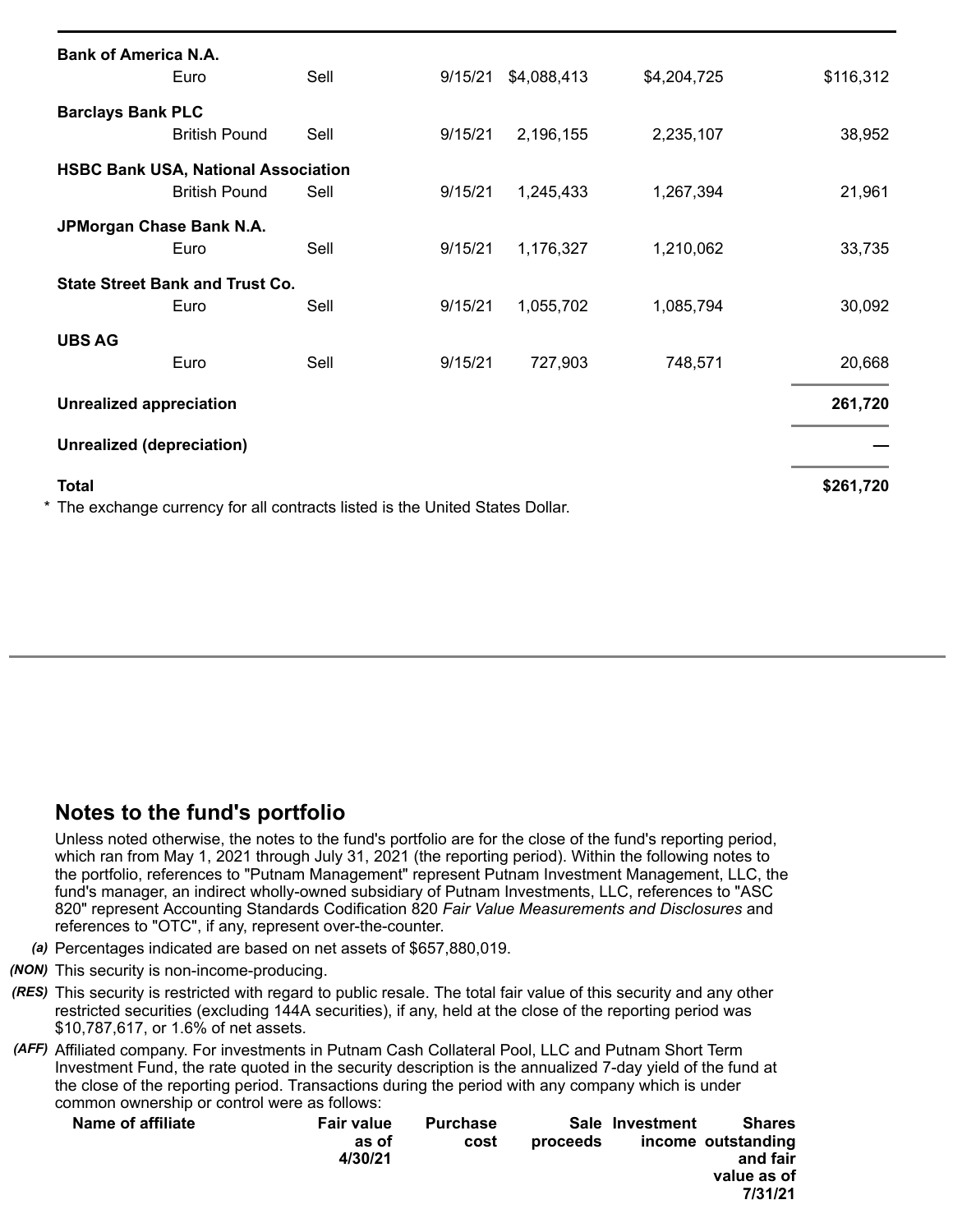| <b>Short-term investments</b>            |            |                                          |            |                       |
|------------------------------------------|------------|------------------------------------------|------------|-----------------------|
| Putnam Cash Collateral Pool,<br>$LLC^*#$ |            | \$40,900,308 \$123,467,542 \$110,961,768 |            | \$12,185 \$53,406,082 |
| Putnam Short Term Investment<br>Fund**   | 24.653.079 | 29.624.226                               | 27.976.720 | 5.478 26.300.585      |
|                                          |            |                                          |            |                       |

**Total Short-term investments \$65,553,387 \$153,091,768 \$138,938,488 \$17,663 \$79,706,667**

\* The fund may lend securities, through its agent, to qualified borrowers in order to earn additional income. The loans are collateralized by cash in an amount at least equal to the fair value of the securities loaned. The fair value of securities loaned is determined daily and any additional required collateral is allocated to the fund on the next business day. The remaining maturities of the securities lending transactions are considered overnight and continuous. The risk of borrower default will be borne by the fund's agent; the fund will bear the risk of loss with respect to the investment of the cash collateral. The fund receives cash collateral, which is invested in Putnam Cash Collateral Pool, LLC, a limited liability company managed by an affiliate of Putnam Management. Investments in Putnam Cash Collateral Pool, LLC are valued at its closing net asset value each business day. There are no management fees charged to Putnam Cash Collateral Pool, LLC and there were no realized or unrealized gains or losses during the period.

# At the close of the reporting period, the fund received cash collateral of \$53,406,082 for securities loaned. The rate quoted in the security description is the annualized 7-day yield at the close of the reporting period. At the close of the reporting period, the value of securities loaned amounted to \$51,048,930.

\*\* Management fees charged to Putnam Short Term Investment Fund have been waived by Putnam Management. There were no realized or unrealized gains or losses during the period.

- *(F)* This security is valued by Putnam Management at fair value following procedures approved by the Trustees. Securities are classified as Level 3 for ASC 820 based on the securities' valuation inputs.
- *(i)* This security was pledged, or purchased with cash that was pledged, to the fund for collateral on certain derivative contracts.
- *(R)* Real Estate Investment Trust.
- *(S)* This security is on loan, in part or in entirety, at the close of the reporting period.
- *(P1)* The investment is an irrevocable commitment made in a private investment transaction to purchase shares of a special purpose acquisition corporation upon consummation of a merger or other identified acquisition transaction in the aggregate amount of \$8,386,830, the deferred settlement.
- *(P2)* Represents an investment in the shares of a special purpose acquisition corporation that are subject to certain restrictions on transfer and awaiting finalization of a resale registration statement that the company has filed with the SEC.

At the close of the reporting period, the fund maintained liquid assets totaling \$5,609,390 to cover the settlement of certain securities.

Unless otherwise noted, the rates quoted in Short-term investments security descriptions represent the weighted average yield to maturity.

The dates shown on debt obligations are the original maturity dates.

**Security valuation:** Portfolio securities and other investments are valued using policies and procedures adopted by the Board of Trustees. The Trustees have formed a Pricing Committee to oversee the implementation of these procedures and have delegated responsibility for valuing the fund's assets in accordance with these procedures to Putnam Management. Putnam Management has established an internal Valuation Committee that is responsible for making fair value determinations, evaluating the effectiveness of the pricing policies of the fund and reporting to the Pricing Committee.

Investments for which market quotations are readily available are valued at the last reported sales price on their principal exchange, or official closing price for certain markets, and are classified as Level 1 securities under ASC 820. If no sales are reported, as in the case of some securities that are traded OTC, a security is valued at its last reported bid price and is generally categorized as a Level 2 security.

Investments in open-end investment companies (excluding exchange-traded funds), if any, which can be classified as Level 1 or Level 2 securities, are valued based on their net asset value. The net asset value of such investment companies equals the total value of their assets less their liabilities and divided by the number of their outstanding shares.

Market quotations are not considered to be readily available for certain debt obligations (including shortterm investments with remaining maturities of 60 days or less) and other investments; such investments are valued on the basis of valuations furnished by an independent pricing service approved by the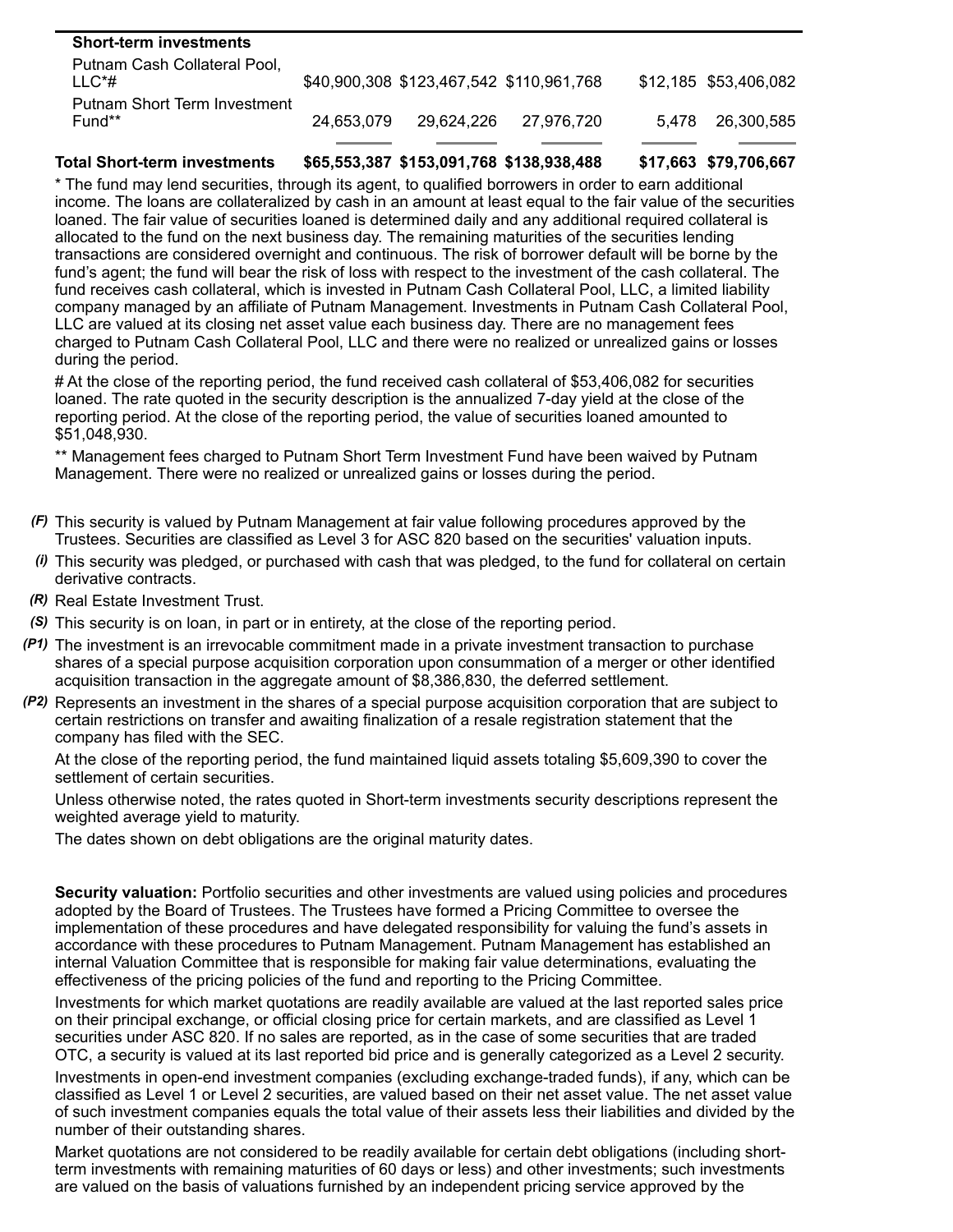Trustees or dealers selected by Putnam Management. Such services or dealers determine valuations for normal institutional-size trading units of such securities using methods based on market transactions for comparable securities and various relationships, generally recognized by institutional traders, between securities (which consider such factors as security prices, yields, maturities and ratings). These securities will generally be categorized as Level 2.

Many securities markets and exchanges outside the U.S. close prior to the scheduled close of the New York Stock Exchange and therefore the closing prices for securities in such markets or on such exchanges may not fully reflect events that occur after such close but before the scheduled close of the New York Stock Exchange. Accordingly, on certain days, the fund will fair value certain foreign equity securities taking into account multiple factors including movements in the U.S. securities markets, currency valuations and comparisons to the valuation of American Depository Receipts, exchange-traded funds and futures contracts. The foreign equity securities, which would generally be classified as Level 1 securities, will be transferred to Level 2 of the fair value hierarchy when they are valued at fair value. The number of days on which fair value prices will be used will depend on market activity and it is possible that fair value prices will be used by the fund to a significant extent. Securities quoted in foreign currencies, if any, are translated into U.S. dollars at the current exchange rate.

To the extent a pricing service or dealer is unable to value a security or provides a valuation that Putnam Management does not believe accurately reflects the security's fair value, the security will be valued at fair value by Putnam Management in accordance with policies and procedures approved by the Trustees. Certain investments, including certain restricted and illiquid securities and derivatives, are also valued at fair value following procedures approved by the Trustees. These valuations consider such factors as significant market or specific security events such as interest rate or credit quality changes, various relationships with other securities, discount rates, U.S. Treasury, U.S. swap and credit yields, index levels, convexity exposures, recovery rates, sales and other multiples and resale restrictions. These securities are classified as Level 2 or as Level 3 depending on the priority of the significant inputs.

To assess the continuing appropriateness of fair valuations, the Valuation Committee reviews and affirms the reasonableness of such valuations on a regular basis after considering all relevant information that is reasonably available. Such valuations and procedures are reviewed periodically by the Trustees. The fair value of securities is generally determined as the amount that the fund could reasonably expect to realize from an orderly disposition of such securities over a reasonable period of time. By its nature, a fair value price is a good faith estimate of the value of a security in a current sale and does not reflect an actual market price, which may be different by a material amount.

**Forward currency contracts:** The fund buys and sells forward currency contracts, which are agreements between two parties to buy and sell currencies at a set price on a future date. These contracts were used to hedge foreign exchange risk.

The U.S. dollar value of forward currency contracts is determined using current forward currency exchange rates supplied by a quotation service. The fair value of the contract will fluctuate with changes in currency exchange rates. The contract is marked to market daily and the change in fair value is recorded as an unrealized gain or loss. The fund records a realized gain or loss equal to the difference between the value of the contract at the time it was opened and the value at the time it was closed when the contract matures or by delivery of the currency. The fund could be exposed to risk if the value of the currency changes unfavorably, if the counterparties to the contracts are unable to meet the terms of their contracts or if the fund is unable to enter into a closing position.

For the fund's average contract amount on forward currency contracts, see the appropriate table at the end of these footnotes.

**Master agreements:** The fund is a party to ISDA (International Swaps and Derivatives Association, Inc.) Master Agreements (Master Agreements) with certain counterparties that govern OTC derivative and foreign exchange contracts entered into from time to time. The Master Agreements may contain provisions regarding, among other things, the parties' general obligations, representations, agreements, collateral requirements, events of default and early termination. With respect to certain counterparties, in accordance with the terms of the Master Agreements, collateral posted to the fund is held in a segregated account by the fund's custodian and, with respect to those amounts which can be sold or repledged, is presented in the fund's portfolio.

Collateral pledged by the fund is segregated by the fund's custodian and identified in the fund's portfolio. Collateral can be in the form of cash or debt securities issued by the U.S. Government or related agencies or other securities as agreed to by the fund and the applicable counterparty. Collateral requirements are determined based on the fund's net position with each counterparty.

Termination events applicable to the fund may occur upon a decline in the fund's net assets below a specified threshold over a certain period of time. Termination events applicable to counterparties may occur upon a decline in the counterparty's long-term and short-term credit ratings below a specified level. In each case, upon occurrence, the other party may elect to terminate early and cause settlement of all derivative and foreign exchange contracts outstanding, including the payment of any losses and costs resulting from such early termination, as reasonably determined by the terminating party. Any decision by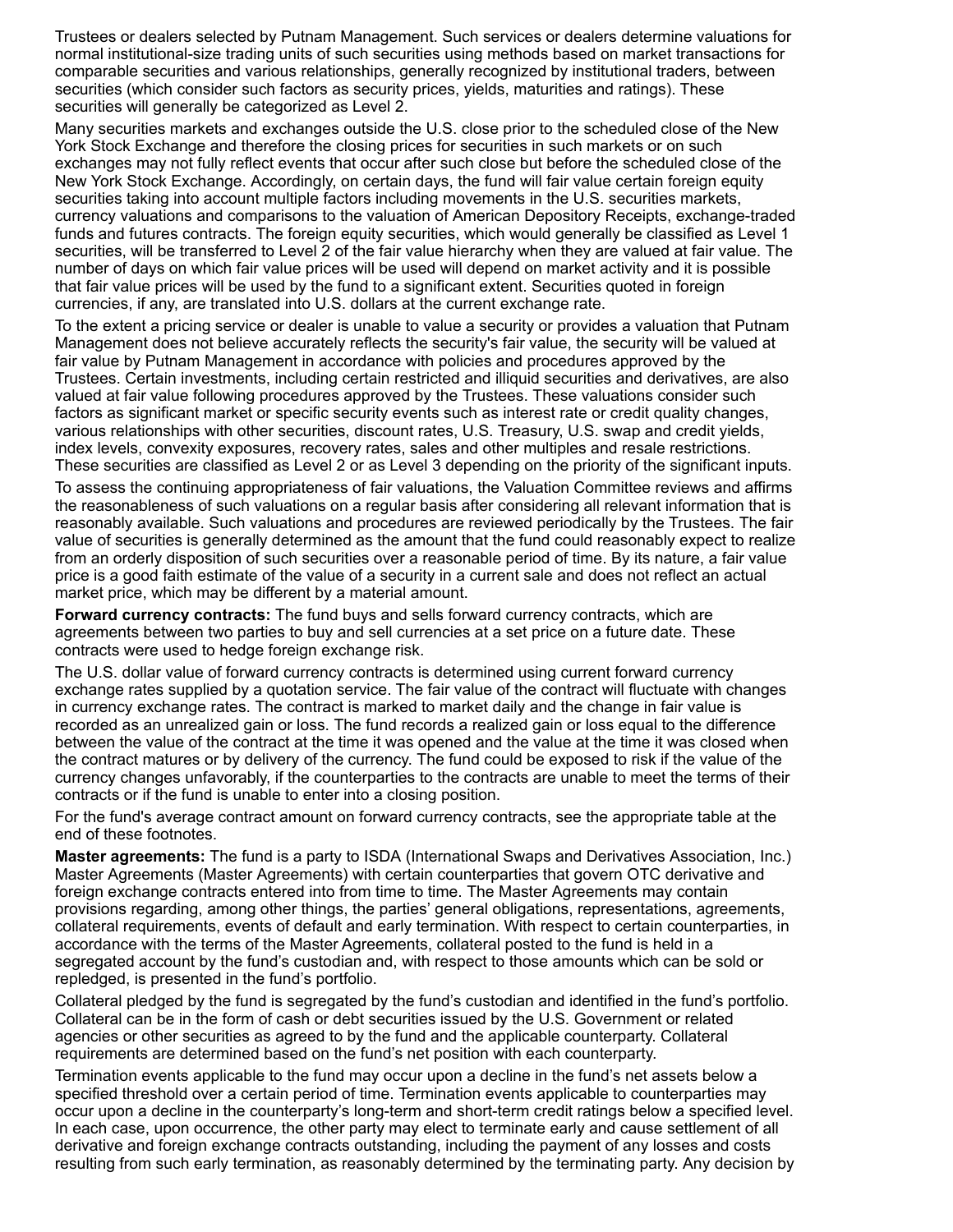one or more of the fund's counterparties to elect early termination could impact the fund's future derivative activity.

At the close of the reporting period, the fund did not have a net liability position on open derivative contracts subject to the Master Agreements.

ASC 820 establishes a three-level hierarchy for disclosure of fair value measurements. The valuation hierarchy is based upon the transparency of inputs to the valuation of the fund's investments. The three levels are defined as follows:

**Level 1:** Valuations based on quoted prices for identical securities in active markets.

**Level 2:** Valuations based on quoted prices in markets that are not active or for which all significant inputs are observable, either directly or indirectly.

**Level 3:** Valuations based on inputs that are unobservable and significant to the fair value measurement.

The following is a summary of the inputs used to value the fund's net assets as of the close of the reporting period:

|                                   | <b>Valuation inputs</b> |              |              |  |  |
|-----------------------------------|-------------------------|--------------|--------------|--|--|
| <b>Investments in securities:</b> | Level 1                 | Level 2      | Level 3      |  |  |
| <b>Common stocks*:</b>            |                         |              |              |  |  |
| Communication services            | \$16,609,493            | $s-$         | $s-$         |  |  |
| Consumer discretionary            | 60,363,211              |              | 3,322,598    |  |  |
| Consumer staples                  | 20,504,446              |              |              |  |  |
| <b>Financials</b>                 | 46,207,248              |              | 7,465,019    |  |  |
| Health care                       | 198,976,342             |              |              |  |  |
| Industrials                       | 38,877,332              |              |              |  |  |
| Information technology            | 184,492,488             |              |              |  |  |
| <b>Materials</b>                  | 52,145,561              |              |              |  |  |
| <b>Utilities</b>                  | 8,654,690               |              |              |  |  |
| <b>Total common stocks</b>        | 626,830,811             |              | 10,787,617   |  |  |
| U.S. treasury obligations         |                         | 111,978      |              |  |  |
| Short-term investments            |                         | 79,906,650   |              |  |  |
| <b>Totals by level</b>            | \$626,830,811           | \$80,018,628 | \$10,787,617 |  |  |

|                                     | <b>Valuation inputs</b> |           |         |  |
|-------------------------------------|-------------------------|-----------|---------|--|
| <b>Other financial instruments:</b> | Level 1                 | Level 2   | Level 3 |  |
| Forward currency contracts          |                         | \$261.720 |         |  |
| <b>Totals by level</b>              |                         | \$261,720 |         |  |

\* Common stock classifications are presented at the sector level, which may differ from the fund's portfolio presentation.

The following is a reconciliation of Level 3 assets as of the close of the reporting period:

| Investments in |                  |       | Balance Accrued Realized Change in net Cost of Proceeds |  | Total | <b>Total Balance as</b>             |
|----------------|------------------|-------|---------------------------------------------------------|--|-------|-------------------------------------|
| securities:    | as of discounts/ | gain/ | unrealized purchases                                    |  |       | from transfers transfers of 7/31/21 |